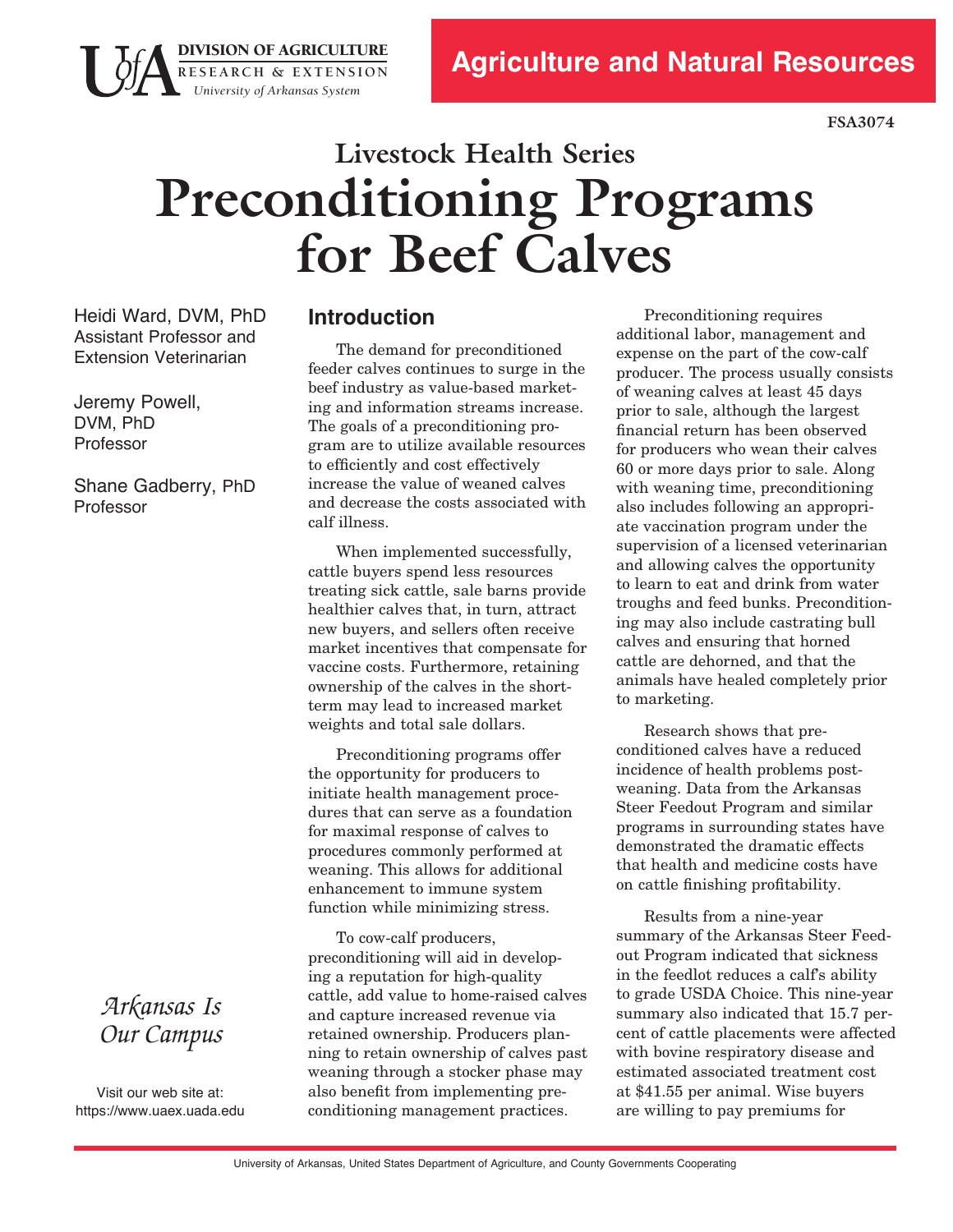preconditioned calves. They recognize that the extra cost of a preconditioned calf may be more than offset by reduced sickness, lower medicine costs, decreased labor requirements, improved performance and enhanced beef product quality.

# **Targeted Sales**

It is important for producers to know the preconditioning program's requirements to qualify calves for targeted sales as the requirements may differ from sale to sale. Preconditioning programs in Arkansas have been offered directly by the sale barns or through animal health companies. Most sale barns in Arkansas recognize the requirements set forth by



**Natural State Preconditioned Calf Program – GoGreen Auction.** 

the Natural State Preconditioned Calf Program (or GoGreen) offered through Extension. To enroll in the Arkansas GoGreen Program, producers must become certifed through Arkansas Beef Quality Assurance (BQA) by taking online modules or attending an in-person training. By doing so, producers pledge to manage cattle using best practices developed by experts in the beef industry. Best practices addressed by BQA include cattle care and husbandry, treatment and product use records, feed additives and medications, feedstuffs and cattle identifcation. For more information on the Arkansas GoGreen program, visit www.uaex.uada[.edu/GoGreen.](https://www.uaex.uada.edu/farm-ranch/animals-forages/beef-cattle/precon.aspx) For more information on the Arkansas BQA program, visit [www.uaex](https://www.uaex.uada.edu/farm-ranch/animals-forages/beef-cattle/quality-assurance.aspx).uada.edu/BQA.

# **Calf Ownership and Identification**

Preconditioning program guidelines may include ownership requirements. Many programs set a minimum length of time that a producer must own a set of calves in order for them to qualify for the program. Individual calf identifcation is a critical part of proper record keeping for herd improvement and performance monitoring. The most common form of identifcation is a plastic ear tag. For the GoGreen

program, producers identify their preconditioned calves using a special green ear tag.

Because ear tags may be lost from time to time, a permanent identifcation method such as tattoos may be useful. In the future, electronic identifcation will likely become the norm as this type of identifcation system allows for faster traceability and the storage of performance data. Information associated with preconditioning requirements can also be linked to the electronic ID system. Furthermore, expansion into international markets will likely require electronic ID systems for age and source verifcation.

# **Weaning**

Calves should be weaned at least 45 days prior to sale or according to the requirements of the specifc preconditioning program. A large amount of stress is associated with weaning. Techniques that minimize or lessen stress during this time may beneft calf health and growth performance. Oklahoma State University reported that sorting and hauling freshly weaned calves to the sale facility the day before the auction can result in increased shrink compared to preconditioned calves or calves weaned the day of the sale. By preconditioning, calves are transitioned smoothly from milk to solid feedstuffs, which can ultimately minimize shrink associated with transport and add additional sale weight.

Weaning techniques for preconditioning programs should focus on reducing calf stress. Additional stress results when calves are introduced to unfamiliar surroundings post-weaning. Giving calves access to the weaning area a few days before weaning may be useful. Corrals, drylots or small pastures can serve as calf weaning facilities. These facilities must have good fencing that will prevent nursing. Small lots have the advantage of reducing fence walking or pacing, but dust can become a problem in dry conditions.

Fenceline weaning, where calves remain in sight of and in close proximity to their mothers, may reduce weaning stress. One weaning technique involves



**Fenceline weaning can help reduce stress for both cows and calves during the weaning process.**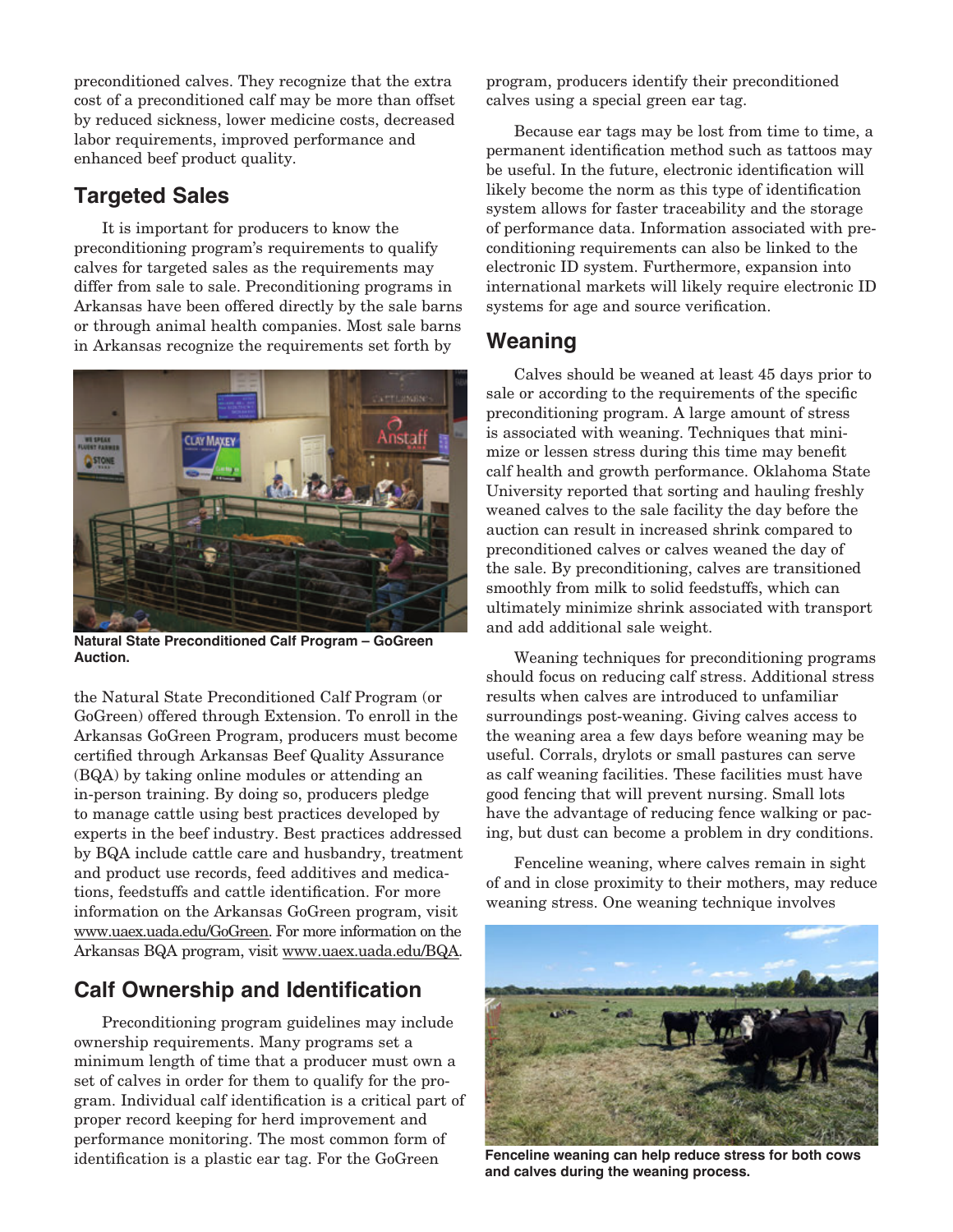initial nose-to-nose contact between cows and calves followed by gradual increases in separation distance by moving electrifed wires or tapes further from each side. Training cattle to respect electric fencing prior to weaning can facilitate the weaning process. Fenceline weaning also allows high-quality pastures to be used as weaning facilities in place of dusty drylots. Recent research fndings show that fenceline contact with dams at weaning minimizes losses in weight gain in the days following separation. In addition, calves totally and abruptly separated from their dams did not compensate for losses in weight gain even after 10 weeks post-weaning compared to fenceline-weaned calves. Properly weaned calves will be "bawled out" and readily consuming feed and water well before the preconditioning period ends. Additional research has shown that fenceline weaned calves have a reduced morbidity at the feedlot.

# **Training Calves to Feed Away From the Dam**

The proftability of a preconditioning program can hinge on calf weight gains during the preconditioning period. Feed costs typically account for a large proportion of preconditioning costs, so productive calf weight gains are needed to recover these costs. During weaning, calves must transition from a milk diet to a forage/concentrate-based diet. Calves exposed to eating from a feed bunk and drinking from a water trough prior to weaning may go on feed faster after weaning.

Training calves to use a feed bunk or watering trough can be readily accomplished. Remove water until calves fll up on hay. Cattle may drink faster if they can hear the water, so a temporary drip system may be useful. Small troughs that are frequently reflled with cool, clean water may be more attractive to calves during hot weather than larger troughs containing warmer water. Position feed bunks perpendicular to fencelines where calves will fnd the feed bunks faster when they walk the fence. Feed bunks and water troughs should be highly visible and accessible. Provide adequate bunk space (at least 18 to 24 linear inches per head) to prevent crowding. Calves should have access to clean water and adequate mineral supplement at all times.

An effective nutritional program provides a desirable level of growth performance during the preconditioning period. Feedstuff availability and cost should be considered in developing feed supplementation programs. Economical nutritional programs can often be designed around farm forages with forage testing being critical for determining forage quality and matching a supplementation program to the forage program. Balancing a ration using forage test

 met. County Extension personnel can assist producers results helps ensure that calf nutrient needs will be in balancing rations and designing supplementation programs that target specifed levels of calf gains. Because calf nutrient requirements change with increasing body weight, collecting weights at weaning is valuable for accurately accounting for calf size in nutrient requirement estimates.

#### **Castration**

The USDA National Animal Health Monitoring System survey of cow-calf management practices in 2007 revealed that 56.1 percent of operations in the south central United States did not castrate bull calves before they were sold. Castrating bull calves reduces aggressive behavior and prevents unwanted pregnancies where male calves are commingled with heifers. If weaned bull calves are sold, then the cowcalf producer is essentially paying the next owner to castrate the calves via discounts for intact bull calves. Although bulls typically gain faster than steers, most feeders are not interested in feeding bulls due to their aggressive behavior. For this reason, bull calves at a normal weaning age are typically discounted \$5 to \$10/cwt. Utilizing growth implants in steers is a strategy that provides similar gains to intact bulls. Implants allow the potential for steers to gain up to an additional 0.5 lbs per day for the duration of the implant, which translates to an increase of approximately 5 percent in weaning weight when compared to non-implanted steers.

Castration becomes increasingly stressful as bulls get older. According to the National Cattlemen's Beef Association Cattle Care and Handling Guidelines, castration should performed by 90 days of age or at the frst available handling opportunity beyond 90 days of age. Bulls under 90 days of age experience less pain, bleeding, infection and weight gain depression than older bulls. Seedstock producers sometimes wait until weaning to decide which bull calves to castrate and which to develop as future breeding stock, but those late decisions come with calculated risks.

For commercial cow-calf operators, castration of bull calves should be performed as early in a calf's life as possible, ideally within the frst 36 hours of life after the calf has consumed adequate colostrum. Restraining and handling younger calves is less stressful than working older, larger bulls. Producers can wait and castrate large groups of calves at once as long as all of the calves are less than 120 days old, which is in keeping with guidelines established by the American Association of Bovine Practitioners (AABP).

Times to avoid castration to lessen the risk of infections include during fy season and on cold, wet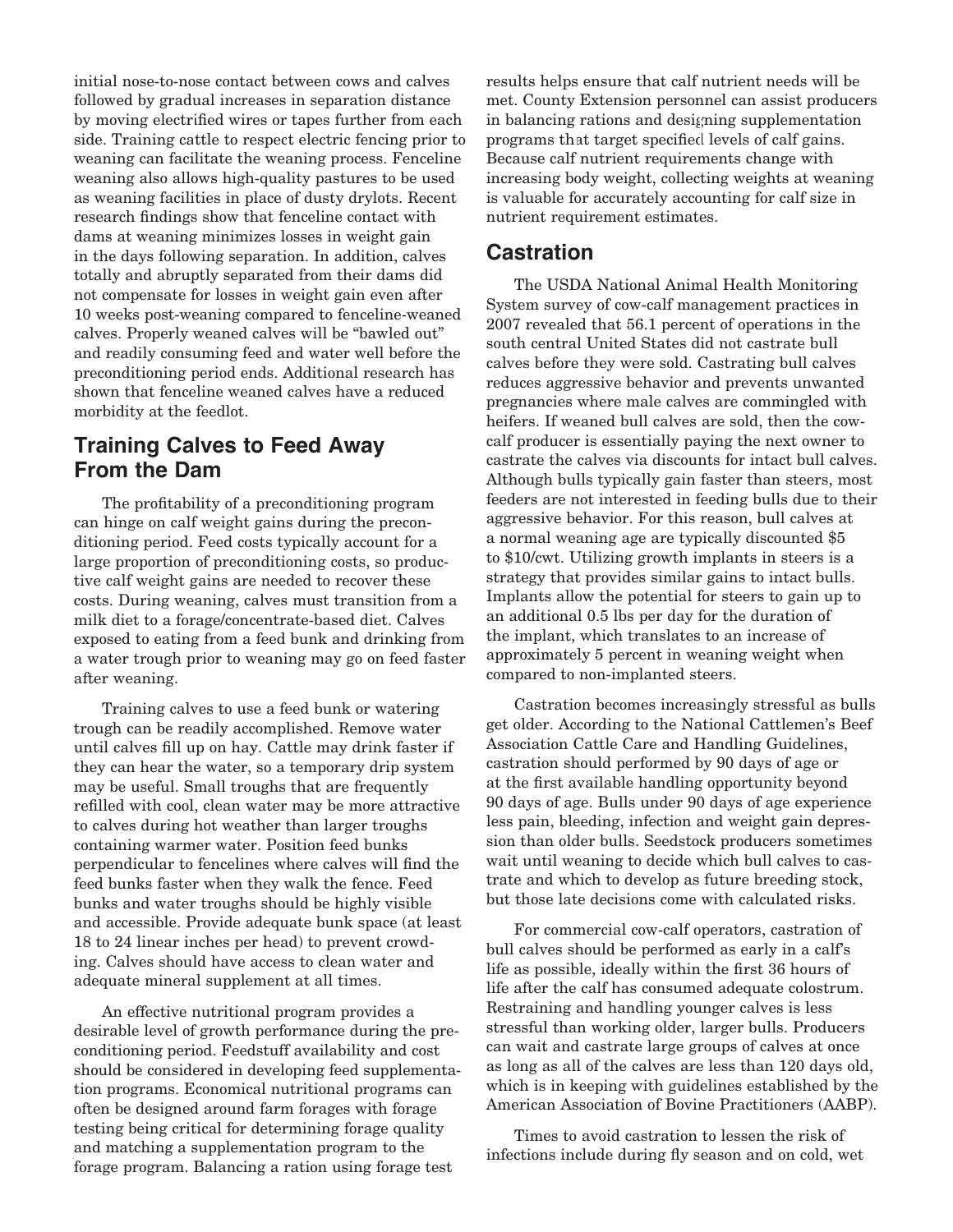days when the calf may be lying in mud. AABP recommends the use of a rubber ring or surgical removal as preferred methods of castration.

The most appropriate method of castration refects the best interest of the health and wellbeing of the animal and the environment in which it is being raised. Producers should consult with a cattle veterinarian to determine the best castration method for their operation.

## **Dehorning**

Cattle buyers often discount calves for the presence of horns because horn-related bruising may occur during shipping and in the feedlot. Bruises are detrimental to the overall value of a beef carcass because they can result in a loss of weight and product yield. Results from the 2016 National Beef Quality Audit indicated that 16.7 percent of cattle evaluated on the harvest foor had horns, down from 23.8 percent in 2011. The decline in horned cattle is refective of mass education efforts that have taken place in the past 5 years.

The simplest way to produce calves without horns is by selective breeding using a homozygous polled herd sire. Otherwise, horns can be removed by a variety of methods that differ by animal age and stage of horn development. Horn tissue is formed in specialized cells in a small ring surrounding the horn button. Mechanical dehorning involves the physical removal of the horn along with the small ring of skin surrounding it. As for mechanical methods of dehorning young calves, AABP recommends cautery of the horn bud and cutting/scooping of small horns using small Barnes-type dehorners. Ideally, animals should be dehorned prior to one month of age.

Cattle with well-developed horns require special consideration. Sharp, disinfected dehorning instruments are essential when dehorning adult cattle. Because damaged bone tissue may be more susceptible to infection, bone tissue should be cut rather than crushed. Dehorning instruments should be disinfected prior to use on each animal to prevent wound infections and the spread of infectious diseases. Wound treatment with blood coagulant powder and fy spray will also reduce the chance for infection. For the welfare of the animal, a veterinarian should be involved to address pain control during and after the chosen procedure. For more information on dehorning adult cattle, consult with a cattle veterinarian.

Dehorning requirements for preconditioning programs may involve complete dehorning or only tipping horns back to the hairline. In either case, dehorned calves should be fully healed prior to shipment.

### **Vaccination and Deworming**

Vaccination and deworming requirements may differ among targeted preconditioning sales. For GoGreen, calves must be vaccinated and boostered against respiratory disease using a modifed-live or a killed viral vaccine for IBR-PI3-BVD-BRSV and vaccinated and boostered against Clostridial bacteria using a Clostridia (Blackleg) 7-way bacterin prior to sale. These vaccines are considered "core" vaccines among the animal health community and serve as the minimum vaccination protocol. Immunizing calves prior to 120 days of age (initial vaccination plus the booster) has been shown to provide better immune response to disease than waiting to vaccinate after 120 days of age. In addition to vaccines, producers must also show evidence that calves have been treated at least once for internal parasites to qualify for the GoGreen program.

According to the 2007 USDA NAHMS Survey, 35 percent of cow-calf operations did not vaccinate calves for respiratory disease prior to sale. Preconditioning programs have the potential to decrease the number of unvaccinated calves at sale barns, thus reducing the spread of deadly infectious disease. Other vaccines may be needed for a particular cowcalf operation depending on the herd disease status, regional disease incidence and the environment. To learn more about different vaccines available for beef cattle and how to properly use them, see Extension fact sheet FSA3009, *Beef Cattle Herd Health Vaccination Schedule*. It is important to note that modifed-live vaccines given to nursing calves can cause an unvaccinated pregnant cow to abort, so care must be taken when considering vaccine options. For this reason, producers should consult with a cattle veterinarian to determine the best vaccine schedule for their animals.

#### **Cost Effectiveness of Preconditioning**

Many producers have shied away from preconditioning programs in the past based on a perception that the buyer receives most of the benefts and may not adequately compensate the cow-calf producer for the added value. USDA-Agriculture Marketing Service data consistently demonstrates that preconditioned calves bring between 5 percent to 10 percent higher price per cwt, which in 2018 was \$35 to \$50 per preconditioned calf sold. When utilizing available resources, the cost per pound of gain is signifcantly lower than the value of each pound gained. A 2001 Colorado State University survey of feedlot managers revealed that they would be willing to pay premiums for several value-added practices should they ft the purchase criterion, including the willingness to pay more for calves managed using a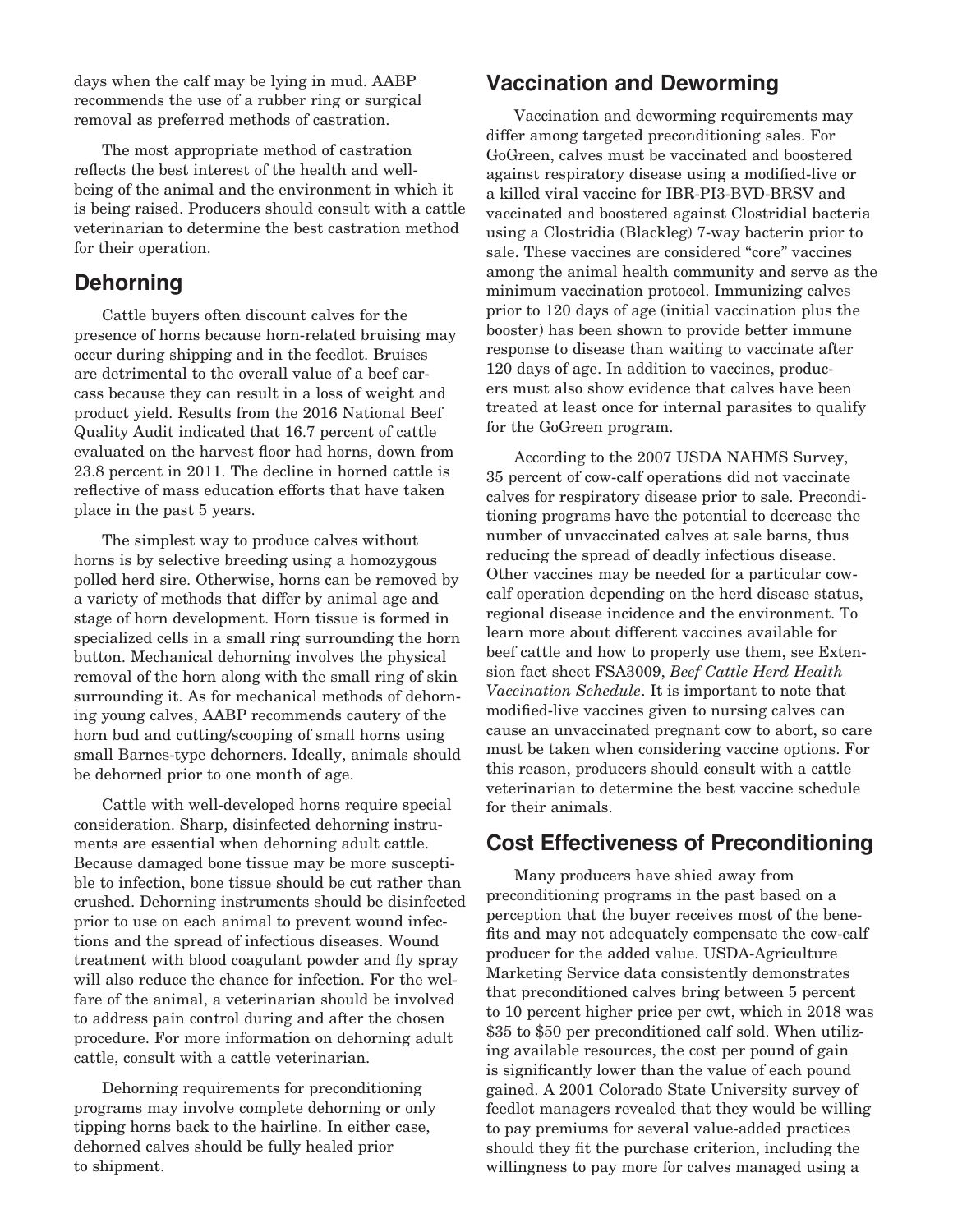proper vaccination schedule (83.3 percent). Vaccinated calves are even more desirable today due to interest in antimicrobial stewardship and the added cost of treatment for respiratory illness.

According to a 2007 study by Oklahoma State University and the Samuel Roberts Noble Foundation, the number of days preconditioned, average daily gain and the cost of nutrition have a signifcant impact on the economic returns from preconditioning. They also found that benefts from preconditioning relied on three factors: marketing heavier calves after preconditioning than at weaning, marketing calves at a higher seasonal price after preconditioning than at weaning and receiving a price premium from buyers for healthier and better performing preconditioned calves.

Premiums for preconditioned calves in Arkansas currently vary from \$3 to \$15/cwt. It is important to note that the cost-effectiveness of a preconditioning program may vary according to market and production conditions. A 2002 study at the University of Florida, in which preconditioning was not cost effective, determined that weight gains alone may not offset feed and overhead cost. In cases where added returns from weight gains alone do not cover preconditioning costs, calves must return an adequate premium at sale for preconditioning to be proftable.

#### **Summary**

The keys to a successful preconditioning program include maintaining a reasonable cost of gain and fnding a market that is willing to pay for the added value. It is important to have a good idea of what it costs to precondition a set of calves to assess whether preconditioning is an attractive marketing option. Preconditioned feeder calves should be healthy, adapted to feed and water, castrated, dehorned and ready to start eating and gaining weight upon arrival at the pasture or feedlot.

Properly preconditioned calves may command a premium that more than pays for the cost of the preconditioning program. Management strategies such as dehorning and castrating at a young age, minimizing weaning stress and implementing effective and economical nutritional and herd health programs can improve the chances for proftable preconditioning. Although the cost-effectiveness of preconditioning will vary with market fuctuations and input costs, the potential benefts to the cattle buyer remain.

#### **References**

- Barham, B. L., and T. R. Troxel. 2007. Factors Affecting the Selling Price of Feeder Cattle Sold at Arkansas Livestock Auctions in 2005. *J. Anim. Sci.* 85:3434-3441.
- Managers. *Animal Sciences Research Report.* Behrends, L., T. G. Field and K. Conway. 2001. The Value of Information as Perceived by Feedlot Colorado State University. Fort Collins, CO.
- Donnell, J., C. Ward and S. Swigert. 2007. *Costs and Benefts Associated with Preconditioning Calves*. Oklahoma Cooperative Extension Service. AGEC-247. Stillwater, OK.
- Gadberry, M. S., and T. R. Troxel. 2006. Nine-Year Summary of the Arkansas Steer Feedout Program: Factors Contributing to Value and Return. *Prof. Anim. Sci.* 22:454-462.
- NAHMS. 2008. *Reference of 2007-2008 Beef Cow-Calf Management Practices.* National Animal Health Monitoring System. Veterinary Services, Animal and Plant Health Inspection Service. United States Department of Agriculture.
- NCBA. 2017. *2016 National Beef Quality Audit*. National Cattlemen's Beef Association. Denver, CO.
- Pate, F. M., and J. R. Crockett. 2002. *Value of Preconditioning Beef Calves.* University of Florida Extension. Institute of Food and Agricultural Sciences. BUL 799. Gainesville, FL.